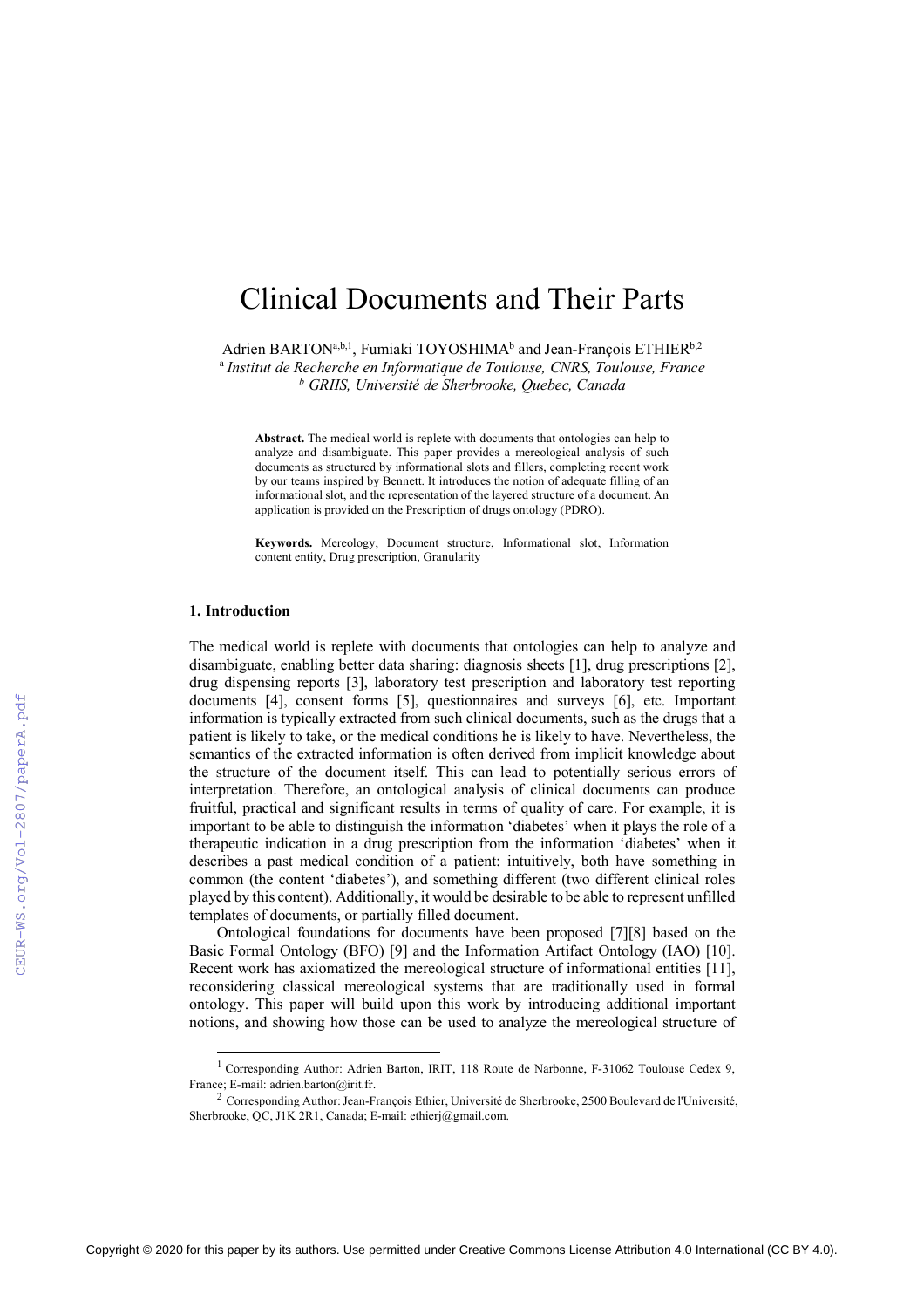clinical documents. Those new notions include the distinction between the adequate and inadequate filling of documents or parts or documents; and the stratification of document parts in hierarchized sublevels, that enables to express some axioms on how specific kinds of clinical documents should be filled and understood. Those notions will be first introduced on a toy example of a past medical history document, and later applied to the ontology of drug prescriptions PDRO.

#### **2. The Mereological Structure of Informational Entities**

### *2.1. Former Work*

The axiomatic system will be expressed in FOL, and translated in OWL 2 when possible, using the OWL Manchester Syntax. Classes from the Open Biomedical Ontologies (OBO) Foundry [12] will be maximally re-used, such as IAO:*Information content entity* (the prefix indicates the ontology from which the term is extracted).

Classical mereology systems rest on the idea that an entity can only have a part once [13]. However, some entities can have a part twice (or more) over, such as universals (e.g. the universal of methane having the universal of hydrogen as part four times [14] [15]). Informational entity particulars share this characteristic with universals: consider the chain of characters 'aa' that has the same letter 'a' twice over, or the sentence 'A cat is a cat.' that has the same word 'cat' twice over. To account for this, we proposed [11] an axiomatization of the mereological structure of documents adapted from Bennett's work [14].

This system introduces the unary predicate  $IS =$ "is a slot" and  $IF =$ "is a filler", that will be transposed here in OWL as the classes *Information slot* and *Information filler*. In a way that is compliant with IAO [10], fillers and slots are both information content entities, which are defined and brought into existence by some cognitive acts (usually coordinated inside a group whose members share a semiotic system [11] [16]; see also section 6.2).

It also introduces the binary predicate F, S and P, where Sty means that t is a slot of y (where both fillers and slots can have slots), Fxt means that x fills t, and Pxy means that x is a part of y. Those will be written in OWL respectively as the relations **fills** (inverse: **filled\_by**), **slot\_of** (inverse: **has\_slot**) and **part\_of** (inverse: **has\_part**).

As explained in [11], this axiomatic system is built on a domain of fillers (with the associate predicate IF $x:=$ def  $\exists t$  Fxt) and slots (with the associate predicate IS), which are disjoint: IFx  $\rightarrow$   $\neg$ ISx. Only slots are slots of something (Stx  $\rightarrow$  ISt), but some slots may not be a slot of anything (on the other hand, by definition, every filler fills a slot). Therefore, only slots are filled, and only fillers can fill:  $Fxt \rightarrow (ISt \& IFx)$  (but not all slots need to be filled: there can be "empty" slots, as when a slot structure has already been decided for a document that is not filled yet). Proper parthood is defined as filling a slot of a filler (PPxy:=def IFy & ∃s (Sty & Fxt)) and parthood is defined the classical way on this basis (Pxy:=def IFx & [PPxy  $\vee$  (x=y)]). Axioms are introduced to ensure that no entity fills any of its slots ( $\neg$ (Stx & Fxt)), that there is at most one filler for a given slot (Fyt & Fzt  $\rightarrow$  y=z), and that S is a strict order relation.

The following axiom (named "AX8" in [11]) was accepted: if a filler x fills a slot t, any slot of x is a slot of t, and *vice versa*: Fxt  $\rightarrow$  (Sux  $\leftrightarrow$  Sut). From this, a theorem of slot inheritance could be derived, that states that slots of a part of an entity are slots of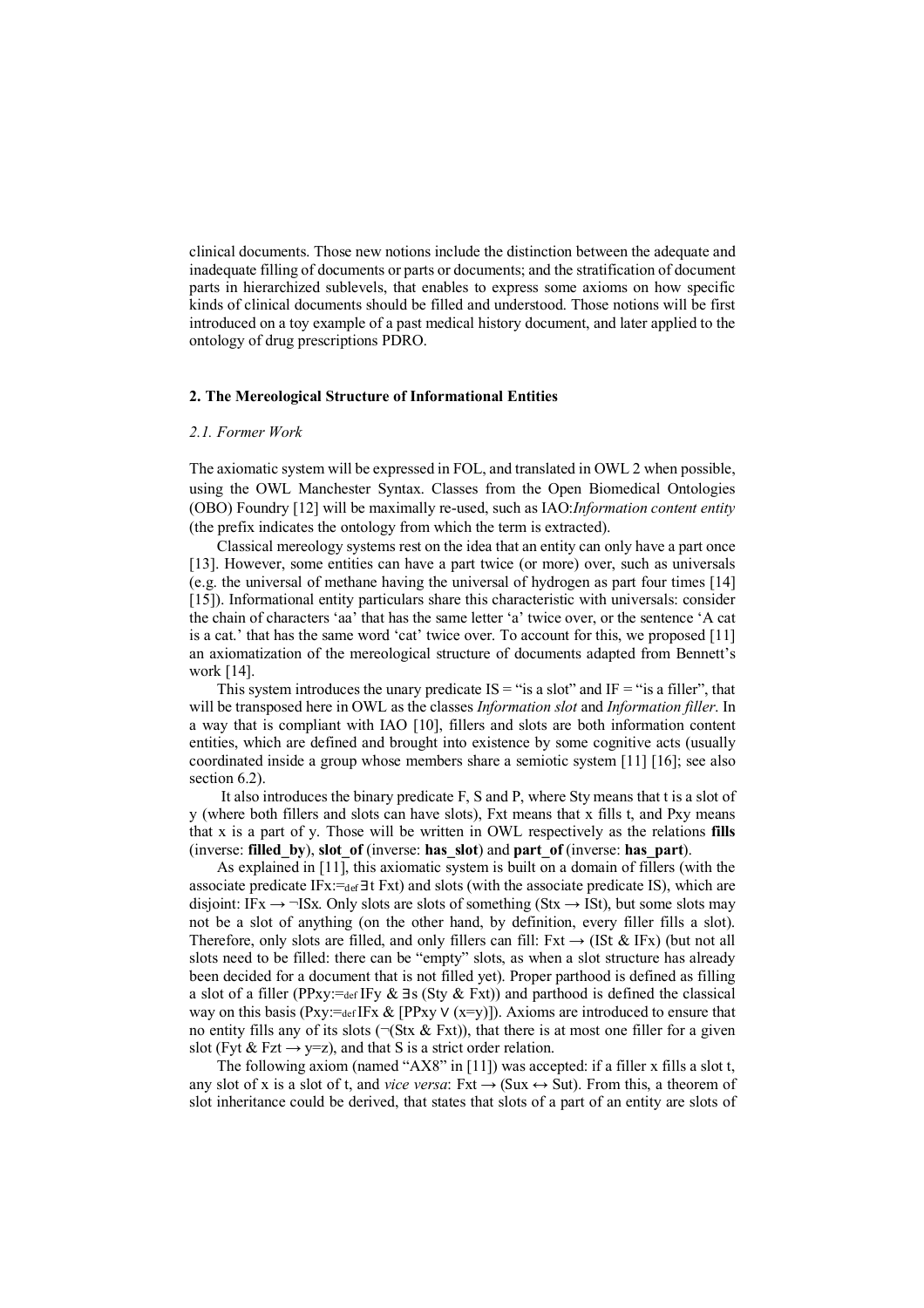that entity too: (Stx & Pxy)  $\rightarrow$  Sty. On this basis, P was proven to be a partial order relation, in line with the classical view of parthood [17] (and P is also taken to satisfy a specific axiom akin to weak supplementation, but involving S).

### *2.2. Example*

Suppose that at Princeton–Plainsboro Teaching Hospital (abbreviated PPTH), all past medical history documents have the same structure as  $pmhd_1$ ='patient<sub>1</sub>[] condition<sub>1</sub>[]', where 'patient $\left[\right]$ ' is a particular slot supposed to be filled with a patient name, and  $\text{"condition}[]$ " is a particular slot supposed to be filled with the name of a medical condition (for example a disease, a disorder or a pathological process, following the ontology OGMS [18]) that the patient got in the past (for the sake of simplicity, we omit slots that would realistically need to be present, such as a slot to be filled by the date at which the condition was supposed to hold, or by the name of the doctor who wrote the document; we also suppose that each patient referred in the system has only one past condition).

Consider now that pmhd<sub>1</sub> is filled such that it reads 'John Doe  $/$  flu'. Both its structure and content could be described with the following notation:  $pmbd_1 = 'patient_1['John Doe'] condition_1['flu']', equivalent to the following facts:$ 

 $\textbf{fills}('John Doe', 'patient_1[]')$ ;  $\textbf{fills}('flu', 'condition_1[]')$ 

**slot** of('patient<sub>1</sub>[]', pmhd<sub>1</sub>); **slot** of('condition<sub>1</sub>[]', pmhd<sub>1</sub>)

One can then deduce the following facts from the definition of **part\_of**:

**part\_of**('John Doe', pmhd<sub>1</sub>); **part\_of**('flu', pmhd<sub>1</sub>)

To illustrate the above-mentioned axiom AX8 with this example, if 'John Doe' fills the slot 'patient<sub>1</sub>[]', and 'last name<sub>JD</sub>[]' is a slot of 'John Doe' (filled by 'Doe'), then 'last name $_D$ []' is also a slot of 'patient $_I$ []'.

The apparatus of slots and fillers enables an informational entity to have a part twice over. Suppose for example that past medical history documents at PPTH would have an additional field to be filled with the name of the doctor writing the prescription, such that a particular document would read 'patient ['John Doe'] condition ['flu'] doctor1['Gregory House']'. Suppose now that Dr. House diagnoses that he has himself a curmudgeon personality, and fills accordingly pmhd<sub>2</sub> = 'patient<sub>2</sub>['Gregory House'] condition2['curmudgeon personality'] doctor2['Gregory House']' (although such selfdiagnosis would not be possible in most real-world medical jurisdictions). Then the same information filler 'Gregory House' fills two slots, namely 'patient<sub>2</sub>[]' and 'doctor<sub>2</sub>[]'.

### **3. Adequate and Generalized Filling**

### *3.1. A Taxonomy of Relevant Entities*

We will introduce the classes as represented on Figure 1, that will be explained below (see [11] and Section 6.2 below for a discussion of instances of *Information slot* carrying aboutness, and thus this class being a subclass of *Information content entity*). Note that an IAO:*Document* is considered as an *Information filler*, and thus fills a slot. Indeed, this classis defined as "A collection of information content entities intended to be understood together as a whole", and the slot it fills is precisely what makes that this collection of information content entities is to be understood as a whole (see [11] for more discussion on this point).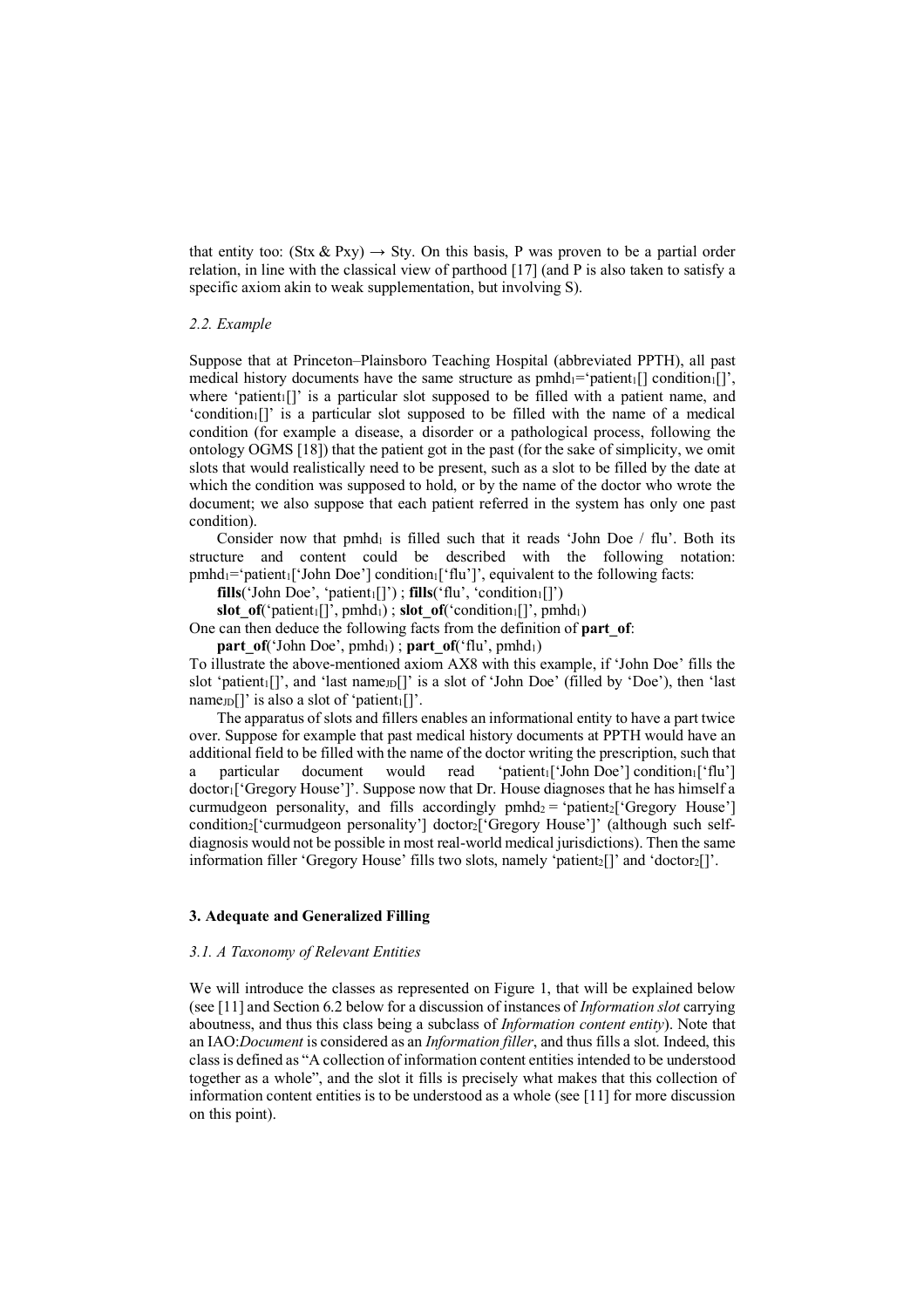Given what we said earlier, we can already constrain the slot structure of a *PPTH past medical history document* as follows:

*PPTH past medical history document* SubClassOf *Document* and **has\_slot** exactly 1 *Patient slot* and **has\_slot** exactly 1 *Condition slot*

We will now move to characterize slots depending on whether they are adequately filled or not.



**Figure 1**. A taxonomy of relevant classes

### *3.2. Adequate and Generalized Filling*

The notion of filling needs to be refined. As a matter of fact, there are three different ways in which a document can be inadequately filled. Suppose that the past medical history documents at PPTH hospital have the structure presented on Figure 2 (namely the structure described earlier, with the additional constraint that the slot for the patient name has two slots, one for the first name and one for the last name).



**Figure 2**. A past medical history document at PPTH hospital

First, suppose that Dr. House leaves the slot last name<sub>1</sub>[] unfilled by simply filling medical history<sub>1</sub>[] with 'John / Flu'. This is what we will call "structural inadequacy": a slot of the document is not filled. Second, suppose that Dr. House fills condition $_1$ [] with a filler that is not of the expected kind, such as 'Gregory House' (see section 6.2 for a more general discussion of what we mean here by "expected kind"). Here, 'Gregory House' is a name of a human person, whereas we would expect condition.  $\lceil \cdot \rceil$  to be filled with a name of medical condition. This is what we call "semantic inadequacy". Third, Dr. House might fill the document as pictured on Figure 1, but still commit a mistake, if, in fact, John Doe never had the flu in the past. This is what we call "descriptive inadequacy".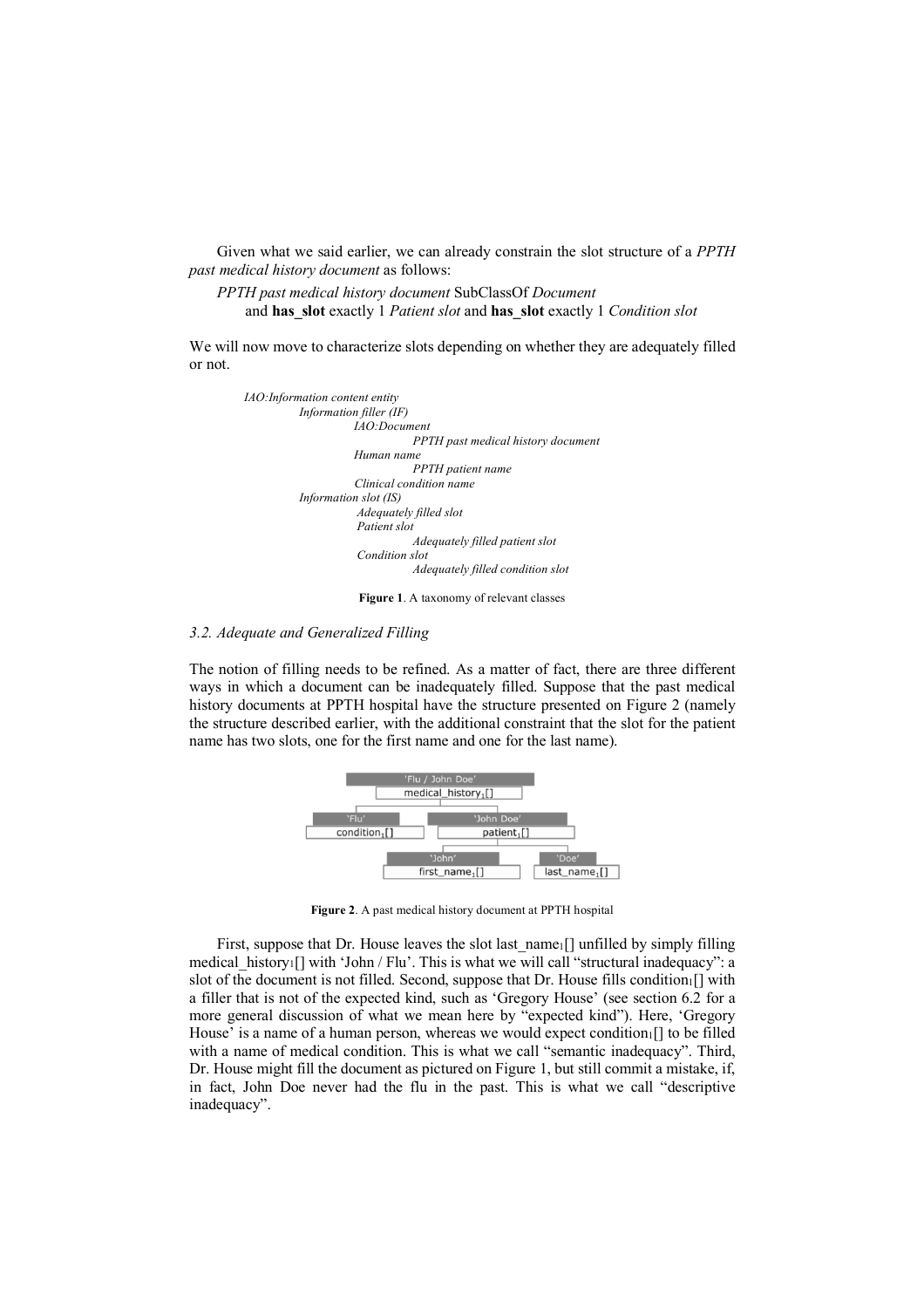The notion F we introduced earlier should be understood as a notion of "adequate filling" in the structural and semantic senses mentioned above (for a short discussion whether it should include descriptively adequate filling, see section 6.2). However, it can be completed by a relation  $F^G$  of generalized filling, used when a filler fills a slot, whether adequately or not (such that in particular,  $Fxt \rightarrow F^{G}xt$ ). On this basis, we can introduce the notion of generalized information filler (IF<sup>G</sup>) as something that *generally* fills a slot (rather than *adequately* fills it): IFGx:=def ∃t FGxt. Trivially, an adequate filler is a generalized filler:  $IFx \rightarrow IF<sup>G</sup>x$ . We can then define a new notion of generalized proper parthood (PP<sup>G</sup>) as generally filling a slot (PP<sup>G</sup>xy:=def IF<sup>G</sup>y &  $\exists$ t (Sty & F<sup>G</sup>xt))), and define generalized parthood (PG) between generalized fillers as being a generalized proper part or identical ( $P^{G}_{X}$ y:=def IF $^{G}_{X}$  & [ $PP^{G}_{X}$ y  $\vee$  (x=y)]).

We can adapt the axioms previously exposed for  $F$  to  $F<sup>G</sup>$  and state that no entity *generally* fills any of its slots  $(\neg (Stx \& F^Gx))$  and that there is at most one *general* filler for a given slot (( $F^G$ yt &  $F^G$ zt)  $\rightarrow$  y=z). However, we do not transpose the axiom AX8 for general fillers: a general filler and the slot it fills *do not* necessarily have identical slot structures (for example, 'Gregory House' and 'condition $[$ ]' do not have the same slot structure when the former structurally *in*adequately fills the later; Section 5.2 will explain why this would be problematic). We accept axioms stating that  $P<sup>G</sup>$  is antisymmetric and transitive (and it is trivially reflexive), and thus is a partial order (we will not discuss here whether P<sup>G</sup> should satisfy supplementation axioms similar to those satisfied by P).

Our ontology admits empty slots: if the community at PPTH has decided that all past medical history documents should have one patient slot and one condition slot, then empty past medical history documents already have *ipso facto* this structure, even before they are filled [11]. Therefore, not all slots need to be generally filled (and obviously, also not adequately filled).

Axiomatically, we cannot state that a patient slot can *only* be generally filled by a human name, since as we saw above, an agent might by mistake fill a patient slot with, say, a condition name. However, we can state that a patient slot can only be *adequately filled* by a human name*.* More generally, we could introduce axioms constraining what could be adequate fillers for each kind of slot:

*Patient slot* SubClassOf **filled\_by** only *PPTH patient name Condition slot* SubClassOf **filled\_by** only *Clinical condition name*

We can then introduce the class of *Adequately filled slot*:

*Adequately filled slot* EquivalentTo

*Information slot* and (**filled\_by** some *Information filler*)

Note that an adequately filled slot is not the "composition" (in whatever sense of this term) of a slot with its adequate filling; it is a slot that is adequately filled. We have:

*Adequately filled patient slot* EquivalentTo *Patient slot* and (**filled\_by** some *PPTH patient name*)

*Adequately filled condition slot* EquivalentTo

*Condition slot* and (**filled\_by** some *Clinical condition name*)

A reasoner would deduce from those two axioms that *Adequately filled patient slot* and *Adequately filled condition slot* are both subclasses of *Adequately filled slot*.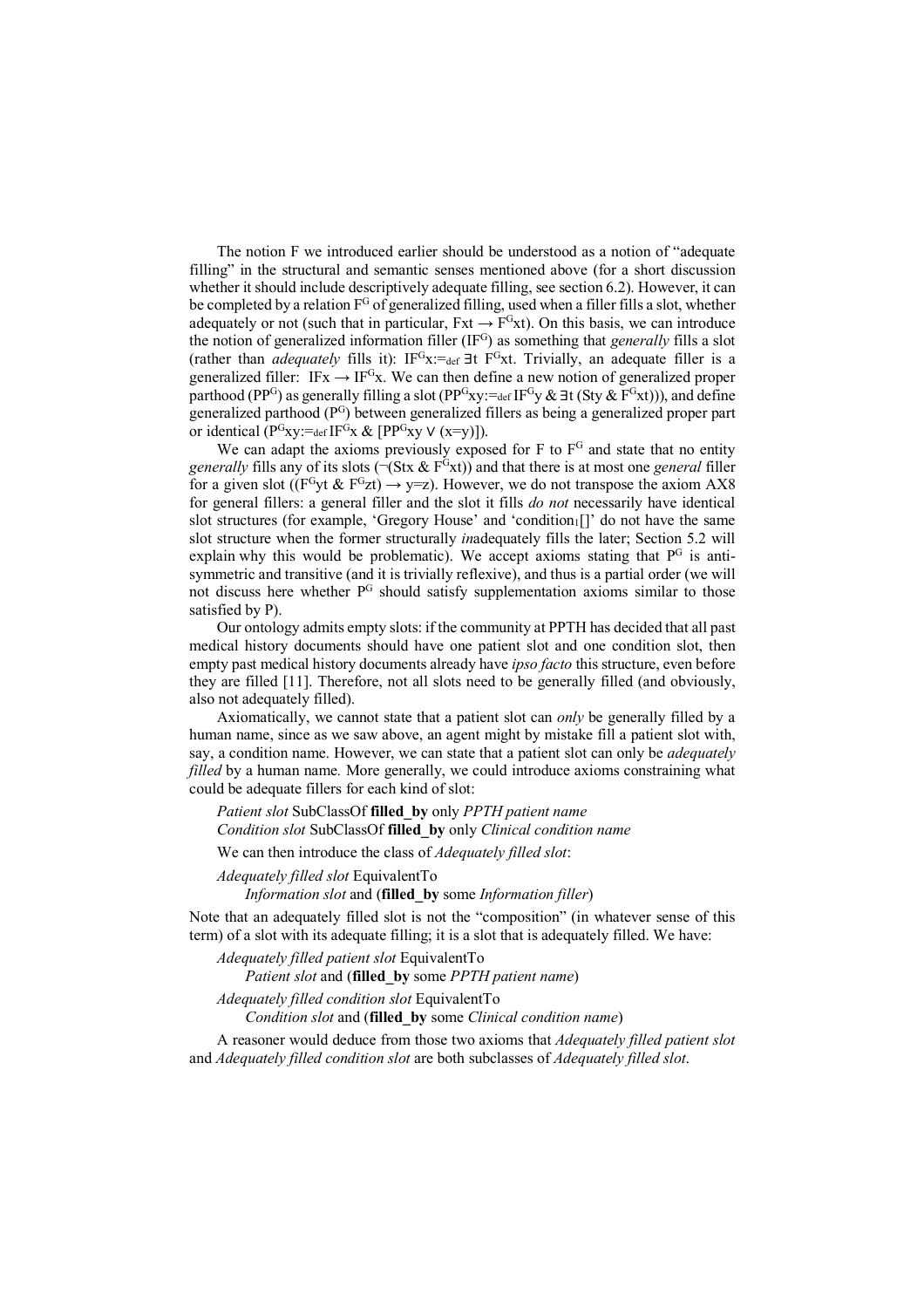### **4. Direct Slots and Direct Parts**

### *4.1. Definitions*

To clarify the slot structure of a document, we can define a hierarchy of levels among slots. Consider a past medical history document as represented on Figure 1. Note that by slot-transitivity, 'first\_name<sub>1</sub>[]' and 'last\_name<sub>1</sub>[]' are slots of 'medical\_history<sub>1</sub>[]'. But we might want to state that the slots 'patient<sub>1</sub>[]' and 'condition<sub>1</sub>[]' are *direct slots* of 'medical\_history<sub>1</sub>[]', whereas the slots 'first\_name<sub>1</sub>[]' and 'last\_name<sub>1</sub>[]' are not (they are direct slots of 'patient $_1$ []', however).

Let's write the relation "direct slot of" S<sup>D</sup> in FOL and **direct slot of** in OWL. Then we can say that a direct slot of x (where x can be either a slot or a filler) is a slot of x that is not a slot of a slot of x:

# (DEF1) **Direct slot of**  $S^D$ tx:=def Stx &  $\neg$ [ $\exists$ u (Stu & Sux)]

We will call the inverse relation "has direct slot" and write it "has direct slot" in OWL. We can then define the relation "direct proper part of"  $P<sup>D</sup>$  ("direct proper part of")

# in OWL) as adequately<sup>3</sup> filling a direct slot: (DEF2) **Direct proper part of** PP<sup>D</sup>xy:=def  $\exists t$  (S<sup>D</sup>ty & Fxt)

We will call the inverse relation "has direct proper part" and write it "has direct proper part" in OWL.

Thanks to this notion, we can write, for example, that a PPTH past medical history document has one *Patient slot* and one *Condition slot* as direct slots; and that it only has such direct slots:

*PPTH past medical history document* EquivalentTo *Past medical history document* and **has\_direct\_slot** exactly 1 *Patient slot* and **has\_direct\_slot** exactly 1 *Condition slot* and **has\_direct\_slot** only (*Patient slot* OR *Condition slot*)

However, a filled *PPTH past medical history document* can have other slots, as long as they are not direct slots – such as the slot 'last name  $|D|$ ' inherited from the filler 'John Doe' that fills its patient slot.

### *4.2. Axiomatization of Direct Slot and Direct Parthood*

Let us now propose an axiomatization of the new relations we introduced, namely  $S<sup>D</sup>$ (**direct** slot of) and PP<sup>D</sup> (**direct proper part of**). Note that many of those axioms are not (fully) representable in OWL (see [19] for a discussion), so we will write them in FOL.

### *4.2.1. Axiomatization of Direct Slot*

Since S is irreflexive and asymmetric (and  $S<sup>D</sup>$  implies S),  $S<sup>D</sup>$  also trivially is:

| (THE1) Direct-slot irreflexivity | $\neg$ S <sup>D</sup> tt     |
|----------------------------------|------------------------------|
| (THE2) Direct-slot asymmetry     | $SDut \rightarrow \neg SDtu$ |

However, although S is transitive,  $S<sup>D</sup>$  is anti-transitive:

 <sup>3</sup> Note that we might have additionally defined *generalized* direct parthood as *generally* filling a direct slot, but such a notion will be less useful for our applied purposes that will be exposed in section 5.2.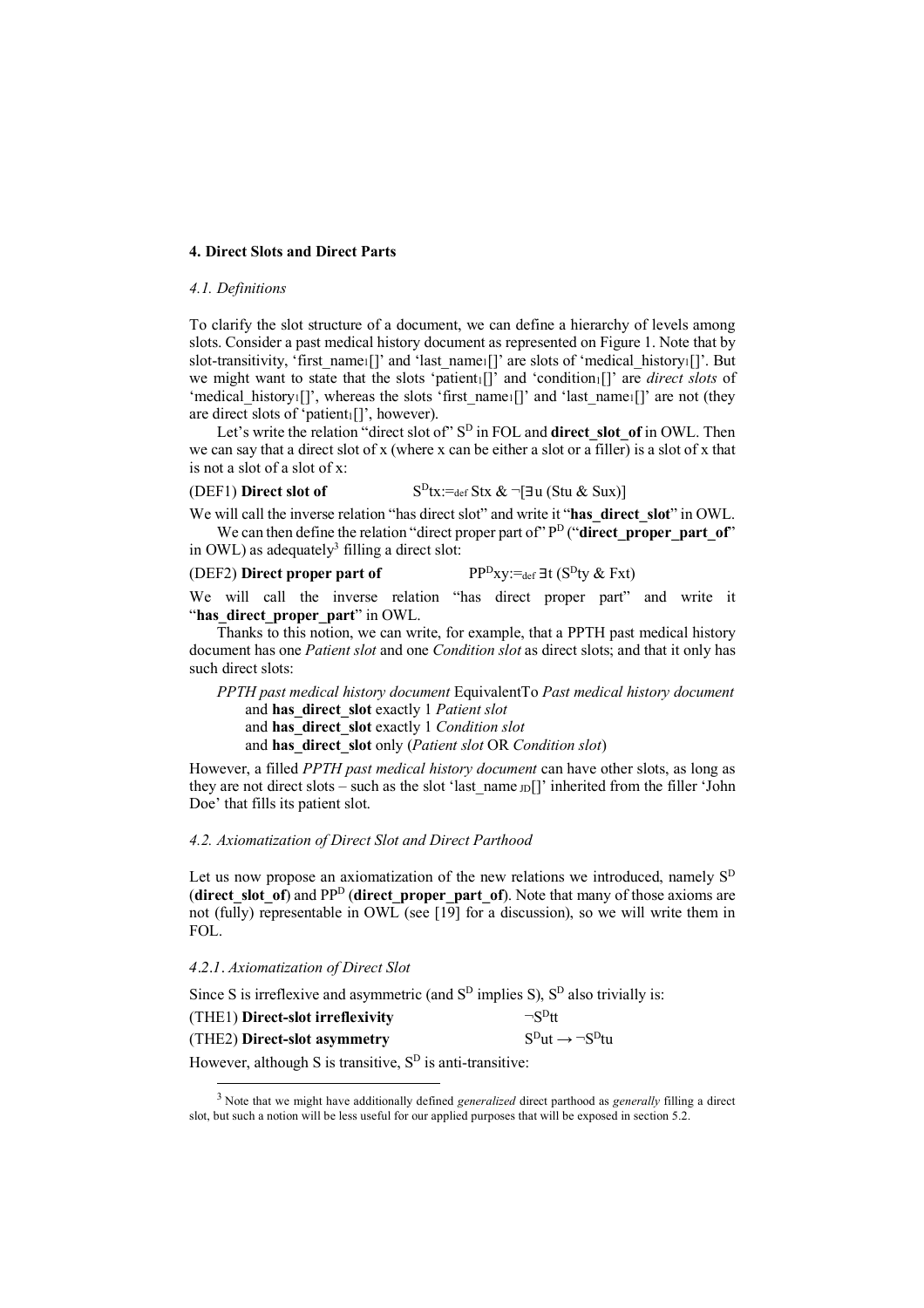# (THE3) **Direct-slot anti-transitivity**  $S^{D}xy \& S^{D}yz \rightarrow \neg S^{D}xz$

Proof: Suppose that  $S^{D}$ xy &  $S^{D}$ yz. Then, we do have Sxy & Syz. If  $S^{D}$ xz, then for every  $u, \overline{\neg}$ (Sxu & Suz): contradiction by taking u=y. Therefore, we have  $\neg S^D$ xz.

From AX8 that states that the slots of an adequate filler are identical to the slots of the filled slot, we can prove that the *direct* slots of a filler are identical to the *direct* slots of the adequately filled slots (that is, a slot and its adequate filler have the same direct slot structure):

## (THE4) **Direct slots of an adequate filler are identical to direct slots of the filled slot**  $Fxt \to (S^Dux \leftrightarrow S^Dut)$

Proof: Suppose that Fxt. S<sup>D</sup>ux iff Sux &  $\neg \exists v$ , (Suv & Svx)] by definition of S<sup>D</sup>ux. iff Sut &  $\neg \exists v$ , (Suv & Svt)] by AX8. iff S<sup>D</sup>ut by definition of S<sup>D</sup>ut.

We have shown in [11] that a slot of a part of an entity is a slot of this entity. However, this slot cannot be a direct slot of this entity:

(THE5) **Inherited** slot of part is not direct (Stx & Pxy)  $\rightarrow \neg S^D$ ty

Proof: Suppose that Stx & Pxy. Since Pxy, there is a slot u such that Fxu and Suy. By AX8 and Stx, we have Stu. Stu & Suy contradicts  $S^D$ ty, therefore  $\neg S^D$ ty.

# *4.2.2. Axiomatization of Direct Parthood*

Note first that since  $S<sup>D</sup>$  is a subrelation of S, direct parthood trivially implies proper parthood:

(THE6) **Direct proper parthood implies proper parthood**  $PP^{D}xy \rightarrow PPxy$ 

As we have seen, PP is irreflexive, asymmetric and transitive. Therefore, from THE6, we deduce that PP<sup>D</sup> (**direct proper part of**) is also irreflexive and asymmetric:

| (THE7) Direct proper parthood irreflexivity | $\neg ppD_{XX}$                      |
|---------------------------------------------|--------------------------------------|
| (THE8) Direct proper parthood asymmetry     | $PP^{D}xy \rightarrow \neg PP^{D}yx$ |

PP<sup>D</sup> is not transitive, as a direct part of a direct part of z may not be a direct part of z: consider a=t<sub>1</sub>[x] t<sub>2</sub>[u<sub>1</sub>[y] u<sub>2</sub>[z]] (where x, y and z are atomic), where z is not a direct part of a, but is a direct part of u<sub>1</sub>[y] u<sub>2</sub>[z], which is a direct part of a. However, PP<sup>D</sup> is also not anti-transitive, as a direct part of a direct part of b might be a direct part b: consider  $b=t_1[x] t_2[u_1[x] u_2[y]]$ , where x is both a direct part of b and a direct part of a direct part of  $b$  – namely,  $u_1[x]$   $u_2[y]$ .

In addition to its usefulness for writing universal restrictions, such a non-transitive relation might be useful to mitigate undecidability issues when cardinality restrictions are used [20].

### **5. Application to Drug Prescriptions**

Let us now illustrate how those notions can be useful on an actual ontology, the Prescriptions of Drug Ontology (PDRO) [2]. PDRO is a candidate ontology to the OBO Foundry [12], built in compliance with the realist methodology. It specifies generally the structure of drug prescriptions through some relevant classes constrained by some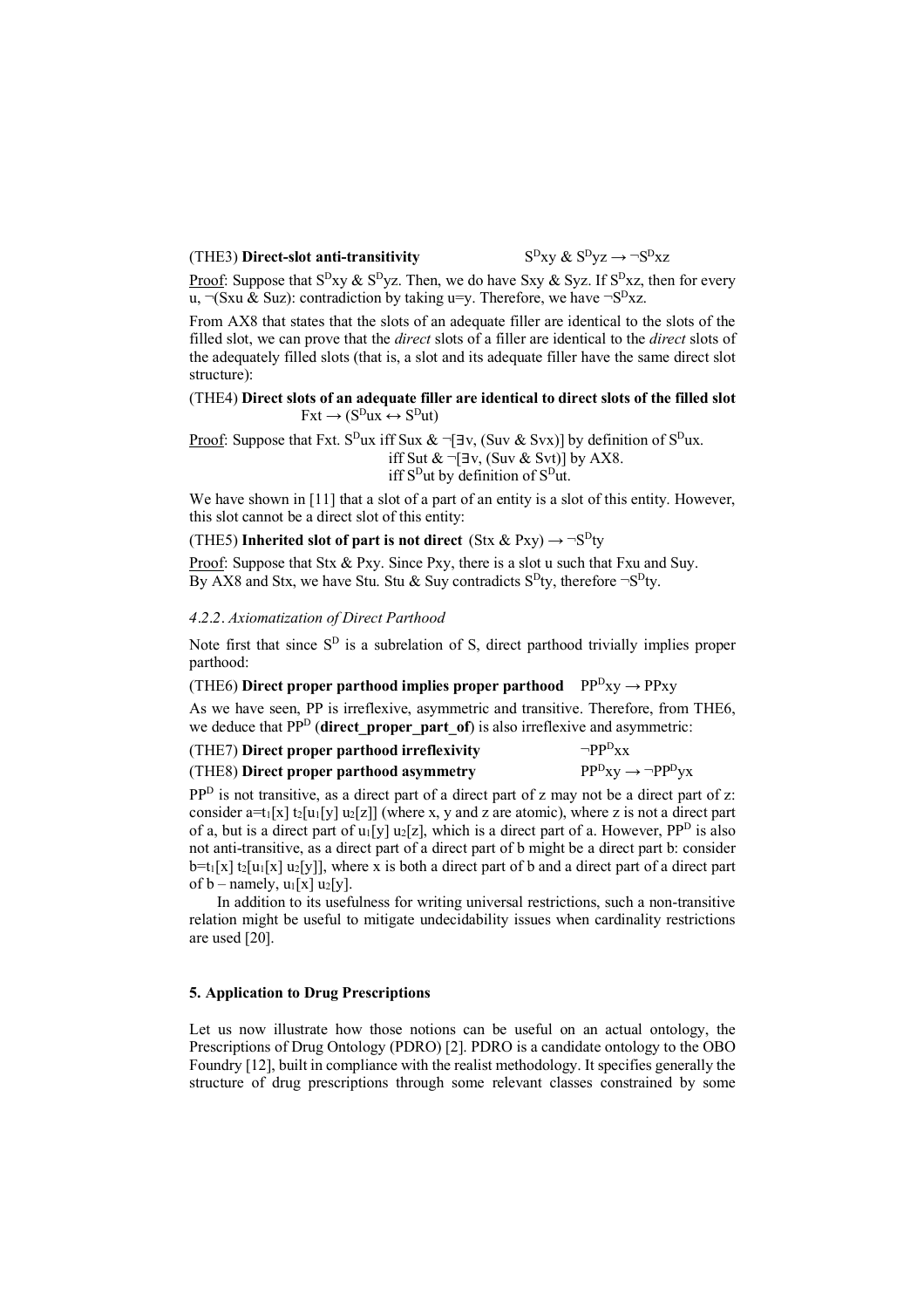axioms. We will describe here how PDRO could be enriched by using the notions of slots, adequate filling and direct slots and parts.

### *5.1. Using Slots to Structure Drug Prescriptions*

Consider an example of prescription written by Dr. House to John Doe, similar to the one presented in [2], but structured using slots as in Figure 3: 'Amoxicilin 500 mg PO q8h x 7 days'.



**Figure 3.** The layered filled slot structure of a drug prescription.

### *5.2. Using Universal Quantifier with Direct Slot and Direct Part*

In practice, drug prescriptions are further constrained according to the areas (e.g. countries) in which they are written. In particular, in order to direct the implementation of e-prescribing in Quebec using an application ontology, we need to constrain what kind of parts a drug prescription can have.

We want to formalize that a drug product specification in Quebec (that we will call here a *Q-Drug product specification*) can be composed only with instances of *Drug active ingredient specification*, *Drug excipient specification, Drug dose form specification*, *Drug product brand name*, or *Drug Identification Number*. However, we cannot use the relation BFO:**has\_part** to express this universal restriction; just as a *Drug product specification* like 'Apo-Metoprolol 50mg tablet' has as part a *Drug product brand name* like 'Apo-Metoprolol', it has as part e.g. 'mg'. Thus, it is difficult, if not impossible, to make a list of all the possible parts of a *Q-Drug product specification*.

To address this representational issue, we can introduce relevant slots, and use the relation **has\_direct\_slot** to state:

### (AX\_QS) *Q-Drug product specification slot* SubClassOf **has\_direct\_slot** only

(*Drug active ingredient specification slot* or *Drug dose form specification slot* or *Drug product brand name slot* or *Drug excipient specification slot* or *Drug Identification Number slot*)

This explains why we refused to adapt the axiom AX8 for generalized filling; otherwise, an instance of *Q-Drug product specification slot* that would be inadequately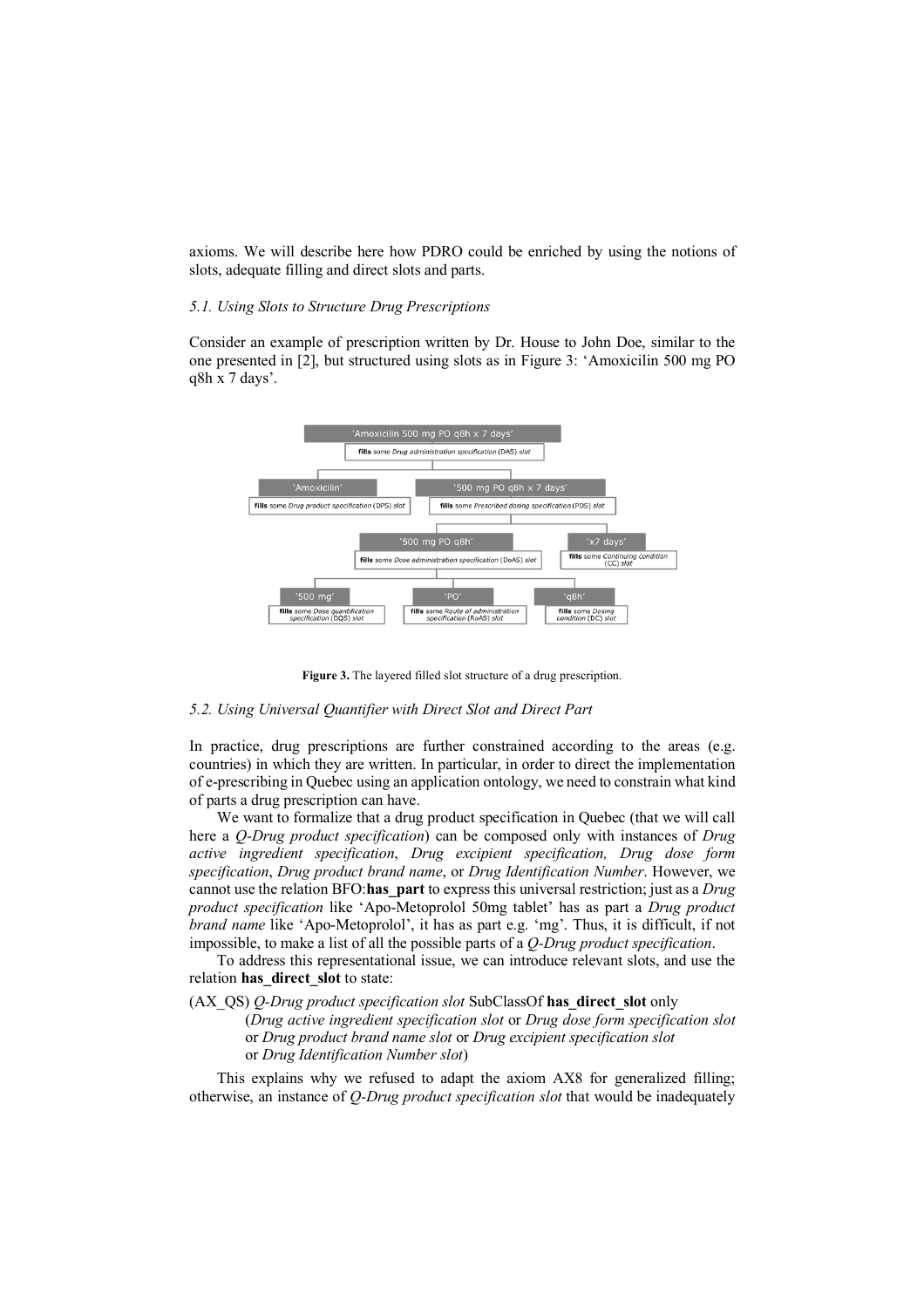filled by, say, 'John Doe', would have the same slots as its filler, namely one for the first name and one for the last name, and therefore axioms such as AX\_QS would not hold.

Combining this with the notion of adequate filling we saw earlier, we can then list all the (adequate) direct parts an instance of *Q-Drug product specification* can only have:

*Q-drug product specification* SubClassOf **has\_direct\_proper\_part** only

(*Drug active ingredient specification* or *Drug dose form specification* or *Drug product brand name* or *Drug excipient specification* or *Drug Identification Number*)

Those can be combined with axioms using existential quantification, for example stating that an adequately filled drug product specification in Quebec has as part an active ingredient specification or a drug product brand name, in order to specify the drug:

*Adequately filled Q-drug product specification* SubClassOf **has\_direct\_proper\_part** some (*Drug active ingredient specification* or *Drug product brand name*)

### **6. Discussion**

A number of issues pertaining to the mereological structure of informational entities have been discussed elsewhere [11] (including the possible relaxation of the axiom AX8, the diachronic identity of informational entities, and the introduction of mereological sums). We will add here a couple of points.

### *6.1. Direct Parthood and Granularity*

We introduced above the **has direct slot** and **has direct proper part** relations to stratify the relation of parthood (between informational fillers) into several levels. This is a way to address the vexed problem of how to represent consistently granular levels of reality, in the particular case of informational entities (see e.g. Vogt's [21] BFO-inspired domain granularity framework for the life sciences). Note however that levels between informational entities can be determined by a community of users of a semiotic system [16], since such levels are defined by cognitive acts that can be coordinated in a community, as explained earlier; whereas those between material objects (e.g. between collections of cells and organisms) presumably are not defined by such cognitive acts.

### *6.2. Aboutness, Semantic Adequacy and Descriptive Adequacy*

We can now suggest a few considerations on aboutness for slots and fillers, although this question deserves more attention in future works. Note that cognitive acts are considered in IAO as providing intentionality to information content entities [10]. Since cognitive acts also bring information slots into existence, as mentioned earlier, it is not surprising that they can also provide intentionality to those, the same way they do for information fillers. In IAO [10], ICEs can be about individuals or classes: 'John Doe', for example, is about the human person John Doe; and 'Flu' would be about the *Flu* class. Similarly, information slots can be about a class. 'patient  $[$ ]', for example, would be about the class of patients from the PPTH hospital. This explains why we classified *Information slot* as a subclass of *ICE*.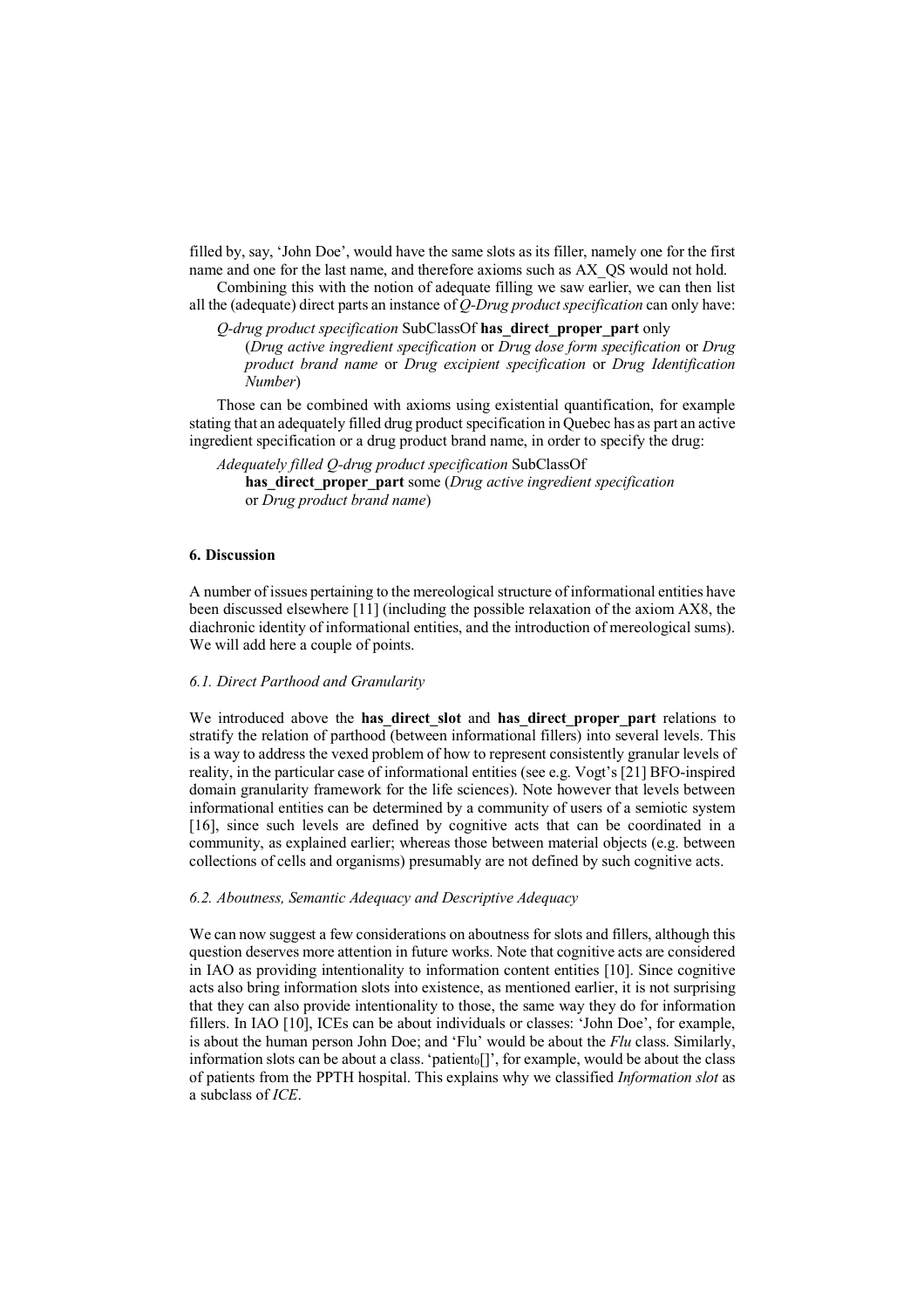This theory of aboutness need to be developed more systematically to express formally the normative constraints on adequate filling that were mentioned above. In particular, the semantic adequacy requirement for a filler was expressed as being about an entity of the "expected kind". We can clarify what we mean by this with two paradigmatic cases. A first case is that 'John Doe' is a semantically adequate filler of patient<sub>0</sub>[] because 'John Doe' is about a particular (the human person John Doe) who is an instance of the class referred to (we take "refer to" and "being about" as synonymous here) by patient o[], namely the class of patients from the PPTH hospital. A second case is that 'Flu' is a semantically adequate filler of condition $_0$ [] because it is about a class (the class of flu diseases) that has a non-empty intersection with the class referred to by condition0[] (namely the class of human medical conditions; note that the former is not a subclass of the latter: the class of flu diseases encompasses also non-human medical condition, as some non-human animals can get the flu). A more systematic theory of semantic adequacy will depend on the details of the endorsed theory of aboutness.

A theory of aboutness could also clarify the link between descriptive adequacy and semantic adequacy. A filler is said to be descriptively adequate if it describes a state of affairs that obtained in the past; for example, 'John Doe / Flu' is descriptively adequate if it refers to a state of affair of John Doe having got the flu in the past. But descriptive adequacy might be seen as a form of semantic adequacy. For example, the slot past\_history0[] might be about the class of clinical state of affairs that occurred in the past; and 'John Doe / Flu' is a descriptively adequate filler if it refers to a state of affair (John Doe having had the flu) that is an instance of the class of clinical state of affairs that obtained in the past (assuming that we would accept an ontology of state of affairs, which is not the case currently in BFO). Thus, this would match with our definition of semantic adequacy. Here again, interpreting descriptive adequacy as a kind of semantic adequacy depends on the details of the theory of aboutness accepted. Moreover, even if descriptive adequacy can be interpreted as a kind of semantic adequacy, it is epistemically much more demanding to evaluate some descriptive adequacy than to evaluate, say, the semantic adequacy of a filler of condition []. Indeed, it is relatively easy to check whether a filler refers to a human condition (by having a dictionary or terminology of human conditions); on the other hand, it is much more difficult (or even impossible, if one is a strict Bayesian) to be sure that John Doe indeed got the flu in the past.

### **7. Conclusion**

We have here shown how the mereology of informational entities proposed in [11] could be extended with a normative notion of adequate filling, and a hierarchical notion of direct slots and parts. Both are useful tools to represent clinical documents and their parts, and could also be used to represent documents in non-clinical domains. Systematic theories of aboutness of information fillers and information slots need to be developed in the future to represent axiomatically the notion of adequate filling. The deontic import of some slot (e.g., a signature slot) should also be investigated in the future. The articulation of this ontological system with relational databases could be investigated. As a matter of fact, a mapping might be made between an attribute in a relational database and a class of slots (e.g., an attribute describing therapeutic indications might correspond to a class of slots that each refer to the class of therapeutic indications); whereas identical values in a relational database's fields might correspond to the same filler (e.g. all values